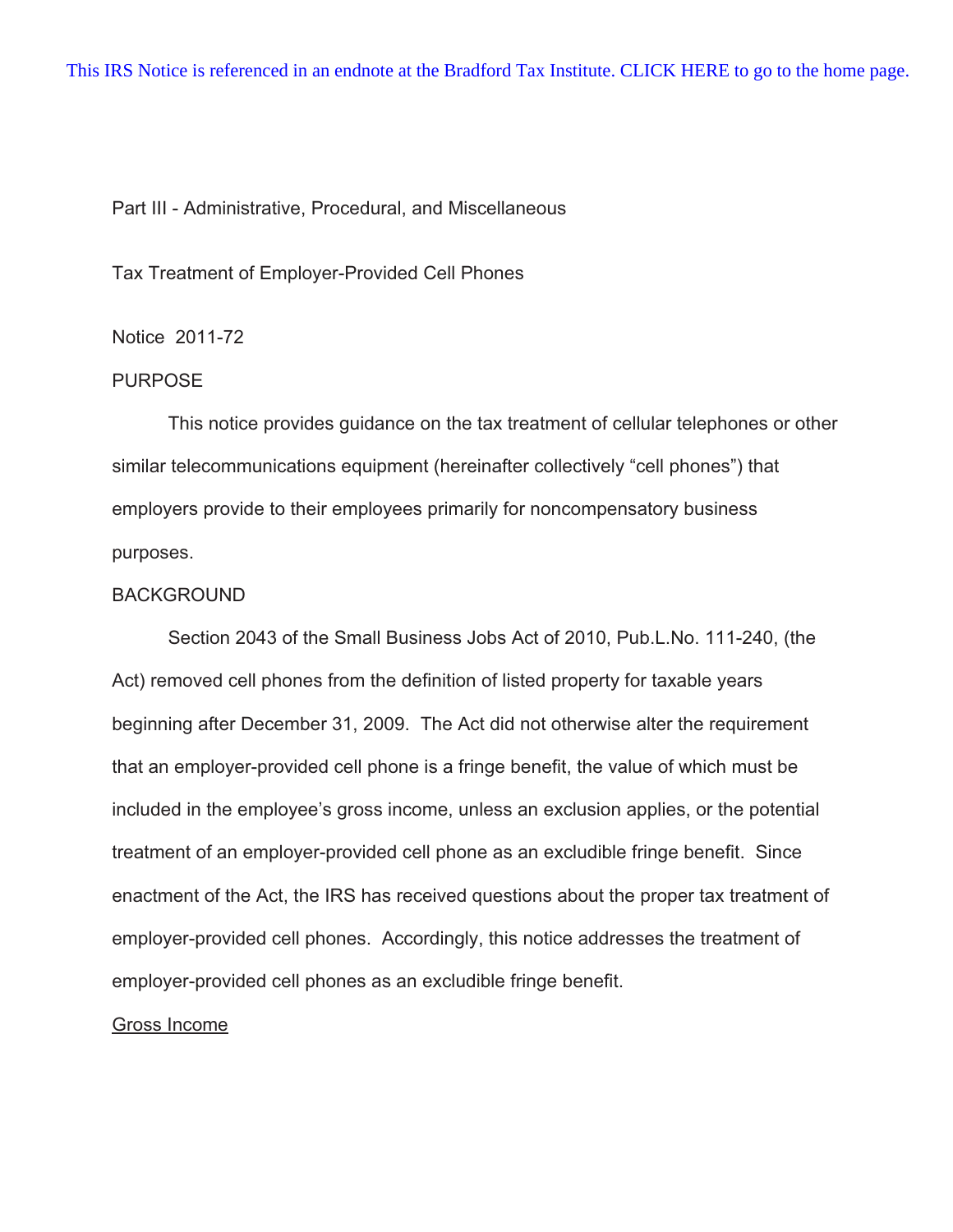Section 61 of the Internal Revenue Code (Code) defines gross income as all income, from whatever source derived. Section 61(a)(1) provides that gross income includes compensation for services, including fees, commissions, fringe benefits, and similar items. A fringe benefit provided by an employer to an employee is presumed to be income to the employee unless it is specifically excluded from gross income by another section of the Code. See Income Tax Regulations § 1.61-21(a).

#### Working Condition Fringe Benefits

 Section 132(a)(3) of the Code provides that gross income does not include any fringe benefit which qualifies as a working condition fringe. Section 132(d) provides that "working condition fringe" means any property or services provided to an employee of the employer to the extent that, if the employee paid for such property or services, such payment would be allowable as a deduction under §§ 162 or 167.

 Section 1.132-5(a)(1)(ii) of the Income Tax Regulations (Regulations) provides that if, under section 274 or any other section, certain substantiation requirements must be met in order for a deduction under §§ 162 or 167 to be allowable, then those substantiation requirements apply when determining whether a property or service is excludable as a working condition fringe. See also Regulations  $\S 1.132-5(c)(1)$ .

Section 162(a) of the Code provides that a deduction is allowed for all the ordinary and necessary expenses paid or incurred during the taxable year in carrying on any trade or business. However, section 262(a) of the Code provides that, except as otherwise expressly provided, no deduction shall be allowed for personal, living, or family expenses.

2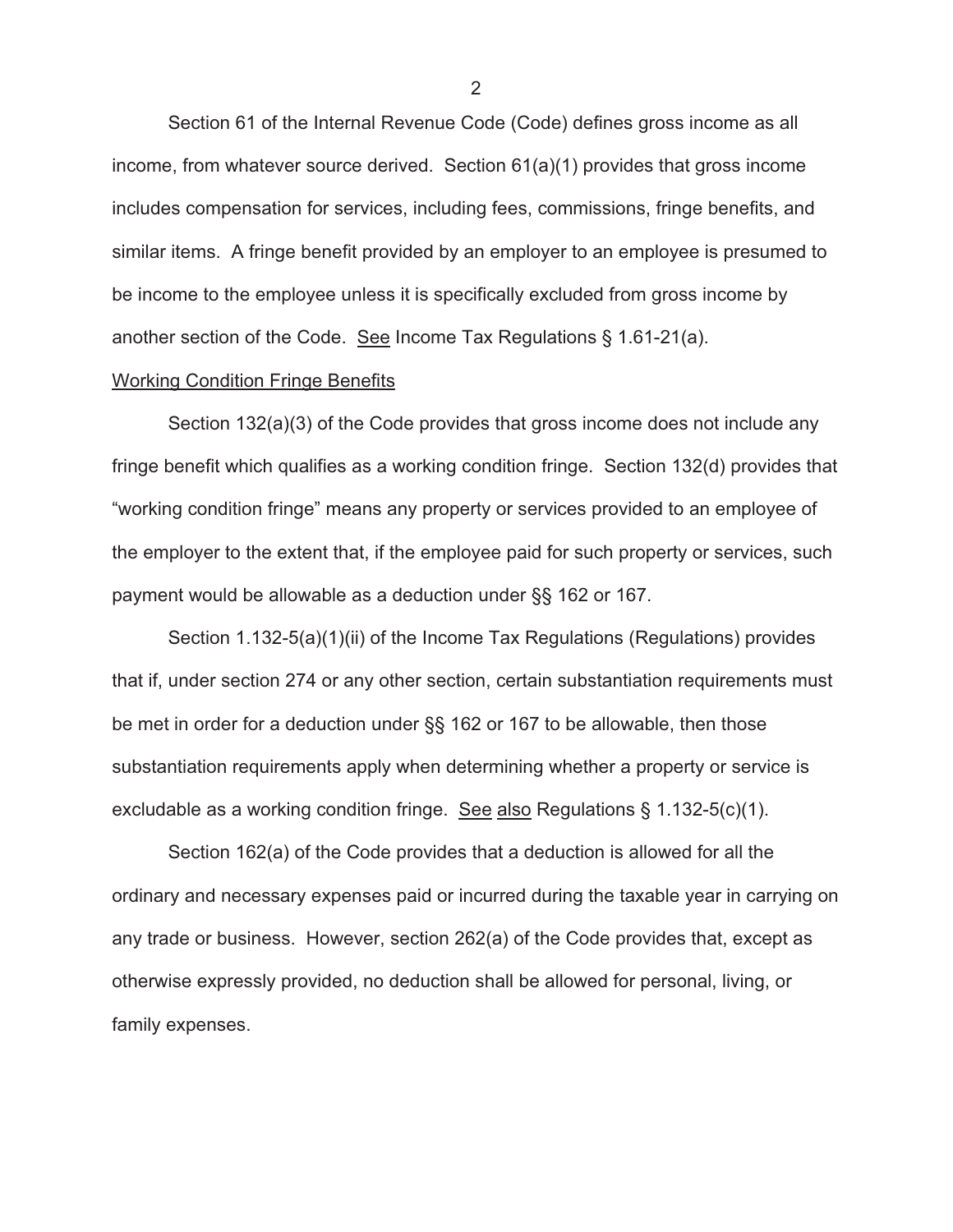In the case of certain listed property, as defined in section  $280F(d)(4)$  of the Code, special heightened substantiation rules apply. Section 274(d)(4) of the Code provides that no deduction shall be allowed with respect to any listed property (as defined in § 280F(d)(4)), unless the taxpayer substantiates by adequate records or by sufficient evidence corroborating the taxpayer's own statement (A) the amount of such expense or other item, (B) the use of the property, (C) the business purpose of the expense or other item, and (D) the business relationship to the taxpayer of persons using the property.

 The Act removed cell phones from the definition of listed property for taxable years beginning after December 31, 2009. Because the Act removed cell phones from the definition of listed property, the heightened substantiation requirements that apply to listed property no longer apply to cell phones for taxable years beginning after December 31, 2009.

#### De Minimis Fringe Benefits

 Section 132(a)(4) of the Code provides that gross income does not include any fringe benefit which qualifies as a de minimis fringe. Section 132(e) defines a de minimis fringe as any property or service the value of which is (after taking into account the frequency with which similar fringes are provided by the employer to the employer's employees) so small as to make accounting for it unreasonable or administratively impracticable. Except as specifically provided (*i.e.*, occasional meal money or local transportation fare and reimbursements for public transit passes), a cash fringe benefit is not excludable as a de minimis fringe. See Regulations  $\S1.132-6(c)$ .

3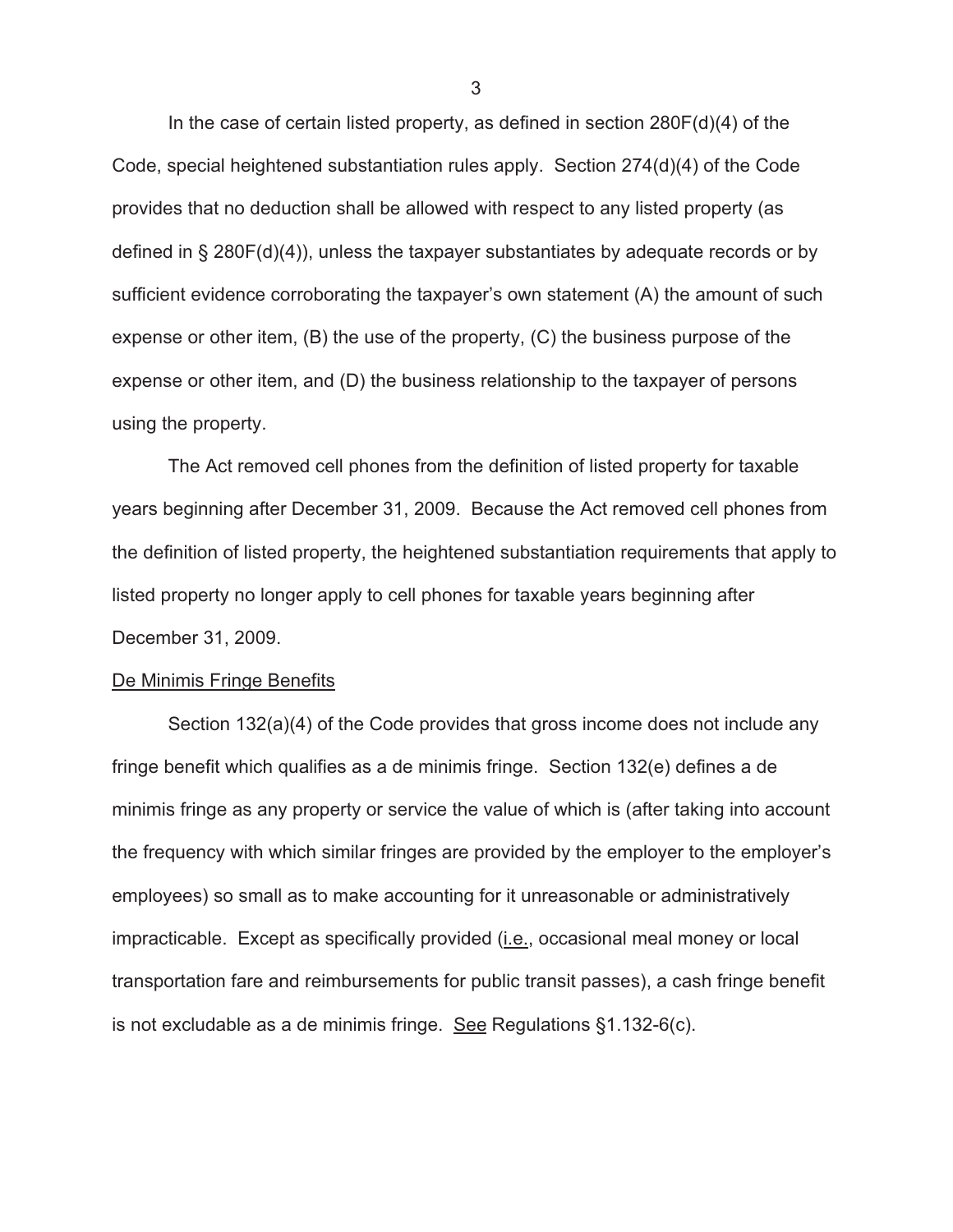### Guidance Regarding Employer-Provided Cell Phones

Many employers provide their employees with cell phones primarily for noncompensatory business reasons. The value of the business use of an employerprovided cell phone is excludable from an employee's income as a working condition fringe to the extent that, if the employee paid for the use of the cell phone themselves, such payment would be allowable as a deduction under section 162 for the employee.

 An employer will be considered to have provided an employee with a cell phone primarily for noncompensatory business purposes if there are substantial reasons relating to the employer's business, other than providing compensation to the employee, for providing the employee with a cell phone. For example, the employer's need to contact the employee at all times for work-related emergencies, the employer's requirement that the employee be available to speak with clients at times when the employee is away from the office, and the employee's need to speak with clients located in other time zones at times outside of the employee's normal work day are possible substantial noncompensatory business reasons. A cell phone provided to promote the morale or good will of an employee, to attract a prospective employee or as a means of furnishing additional compensation to an employee is not provided primarily for noncompensatory business purposes.

This notice provides that, when an employer provides an employee with a cell phone primarily for noncompensatory business reasons, the IRS will treat the employee's use of the cell phone for reasons related to the employer's trade or business as a working condition fringe benefit, the value of which is excludable from the

4